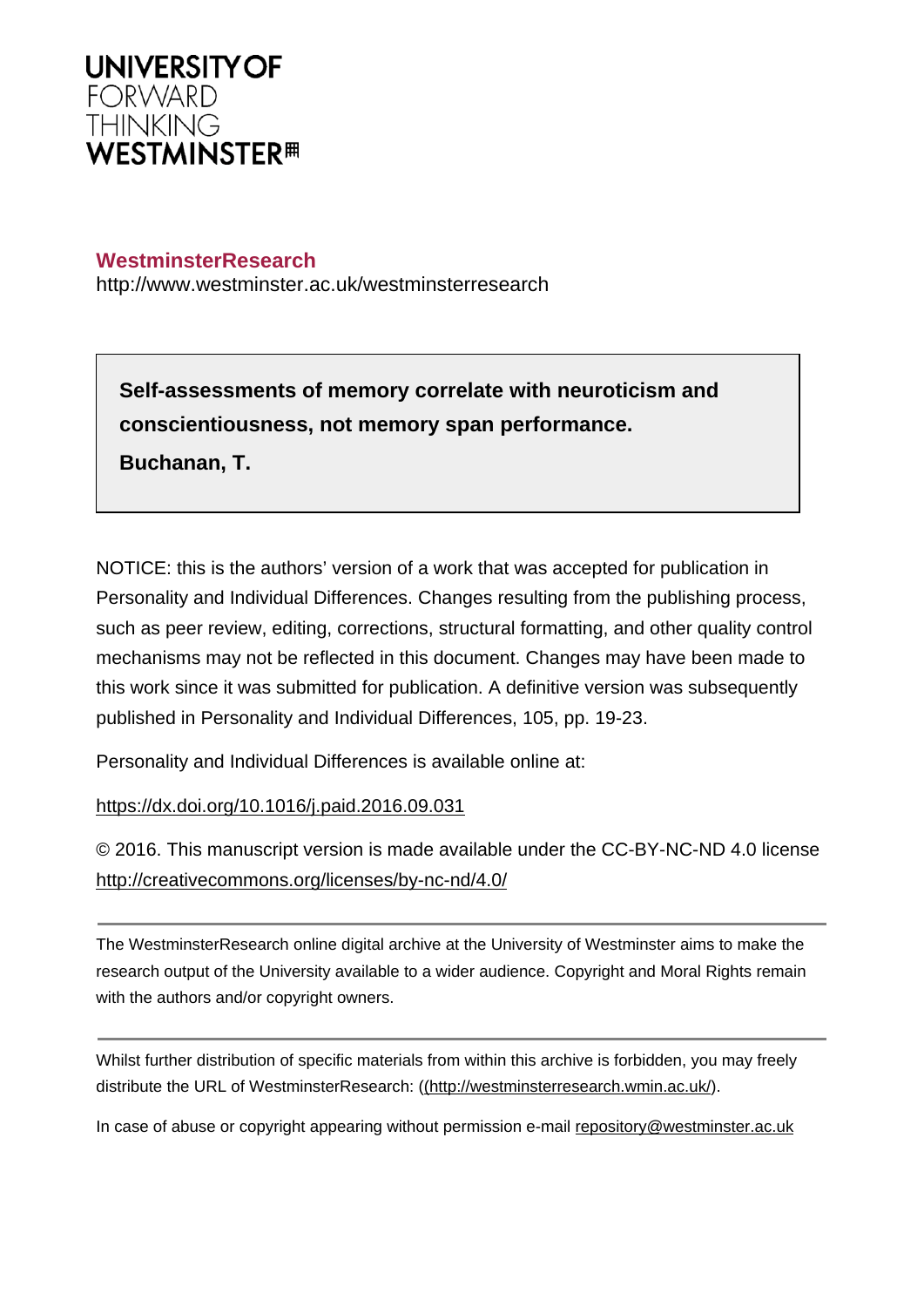Self-assessments of memory correlate with neuroticism and conscientiousness, not memory span

performance.

Tom Buchanan

University of Westminster

### Author Note

Tom Buchanan, Department of Psychology, University of Westminster, London, U.K.

Correspondence concerning this article should be addressed to Tom Buchanan, Department of

Psychology, University of Westminster, 115 New Cavendish St, London W1W 6UW, United

Kingdom.

E-mail: T.Buchanan@westminster.ac.uk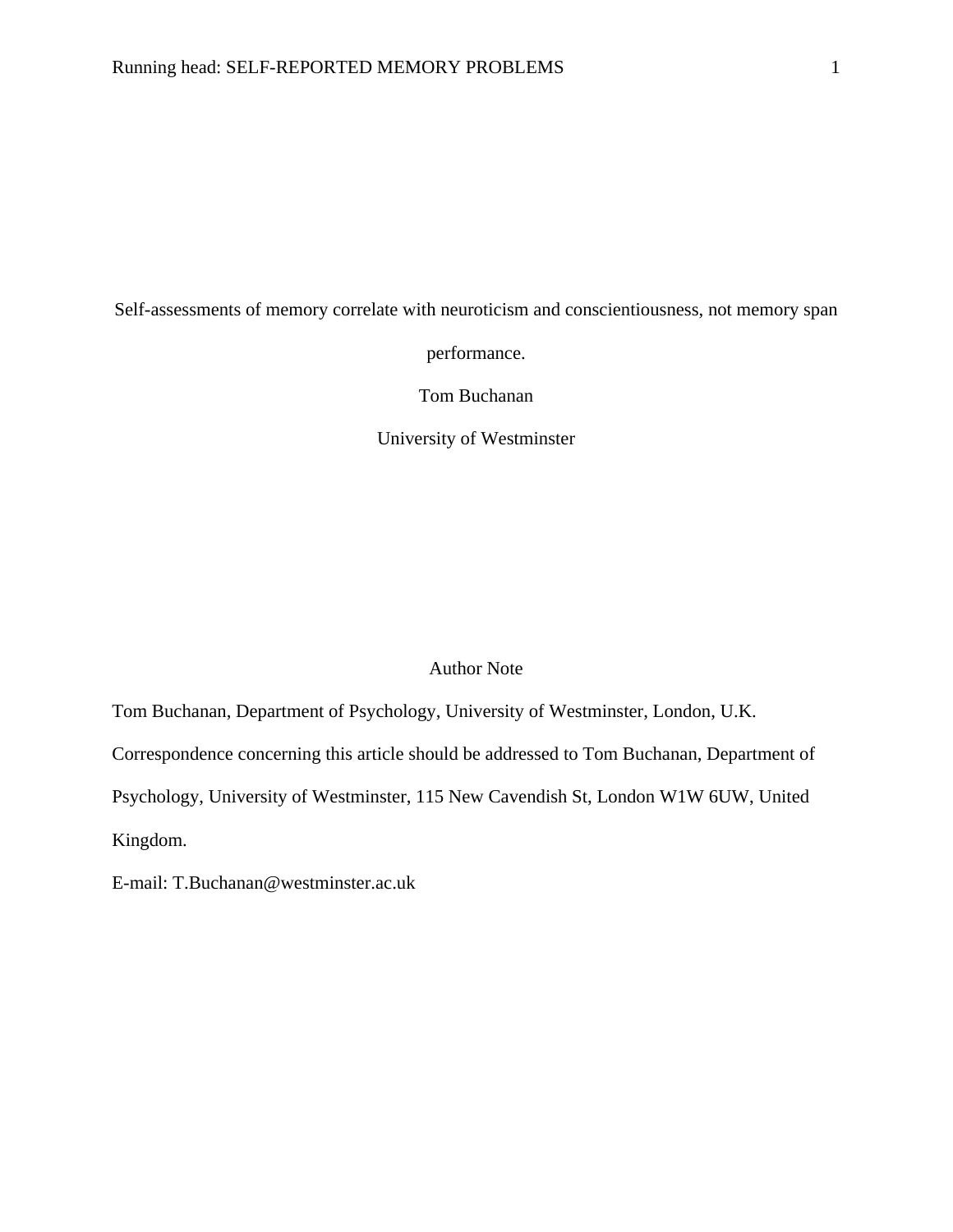### Abstract

Self-report measures of cognitive problems may have value, but there are indications that scores on such measures are influenced by other factors such as personality. In an online correlational study, 523 non-clinical volunteers completed measures of personality, digit span, and the Prospective and Retrospective Memory Questionnaire. Self-reported prospective and retrospective memory failures were associated positively with neuroticism and negatively with conscientiousness, but not with digit span performance. These findings are consistent with other indications that conscientiousness and neuroticism may underpin self-reports of cognitive problems.

*Keywords*: prospective memory, retrospective memory, self-report, digit span, neuroticism, conscientiousness, personality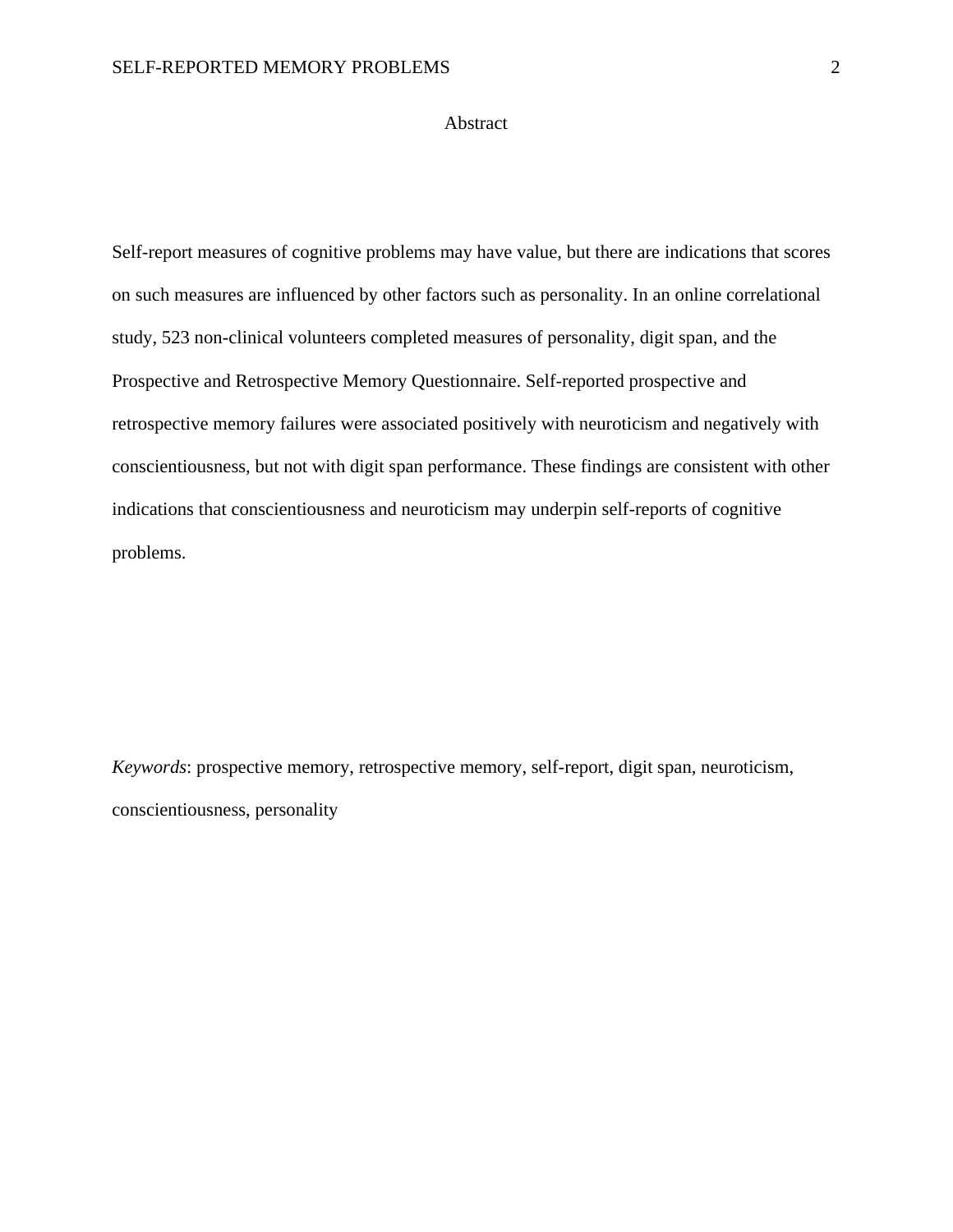# **Self-assessments of memory correlate with neuroticism and conscientiousness, not memory span performance.**

#### **Introduction**

A number of self-report questionnaires have been developed to assess everyday experience of different types of cognitive problems. They provide a convenient way to investigate cognitive function and failures in everyday life, and may also have a role to play in clinical practice (Crawford, Smith, Maylor, Della Salla & Logie, 2003; Thompson, Henry, Rendell, Withall & Brodaty, 2015). However, questions have been raised as to whether such self-report questionnaires genuinely do assess cognitive failures, or are rather influenced by other variables such as personality. For example, Buchanan (2016) found evidence that self-report measures of problems with executive function appeared to be influenced by personality (neuroticism and conscientiousness) rather than objectively measured cognitive tasks. There are indications that the same may be true of other aspects of cognitive function.

The Prospective and Retrospective Memory Questionnaire (PRMQ; Smith, Della Sala, Logie & Maylor, 2000) is a popular measure of two different aspects of memory: Prospective Memory, the ability to remember things one needs to do at the appropriate point; and Retrospective Memory, which is the ability to remember things that have happened in the past. Using this questionnaire, Thompson et al (2015) found that self-rated prospective memory problems did not correlate with objectively measured prospective memory. Nor did self-ratings of prospective and retrospective memory differ across groups of participants with diagnoses of dementia, mild cognitive impairment, or no diagnoses.

Uttl and Kibreab (2011), in an article focused on the validity of self-report questionnaires of prospective memory, examined correlations of several self-report prospective memory scales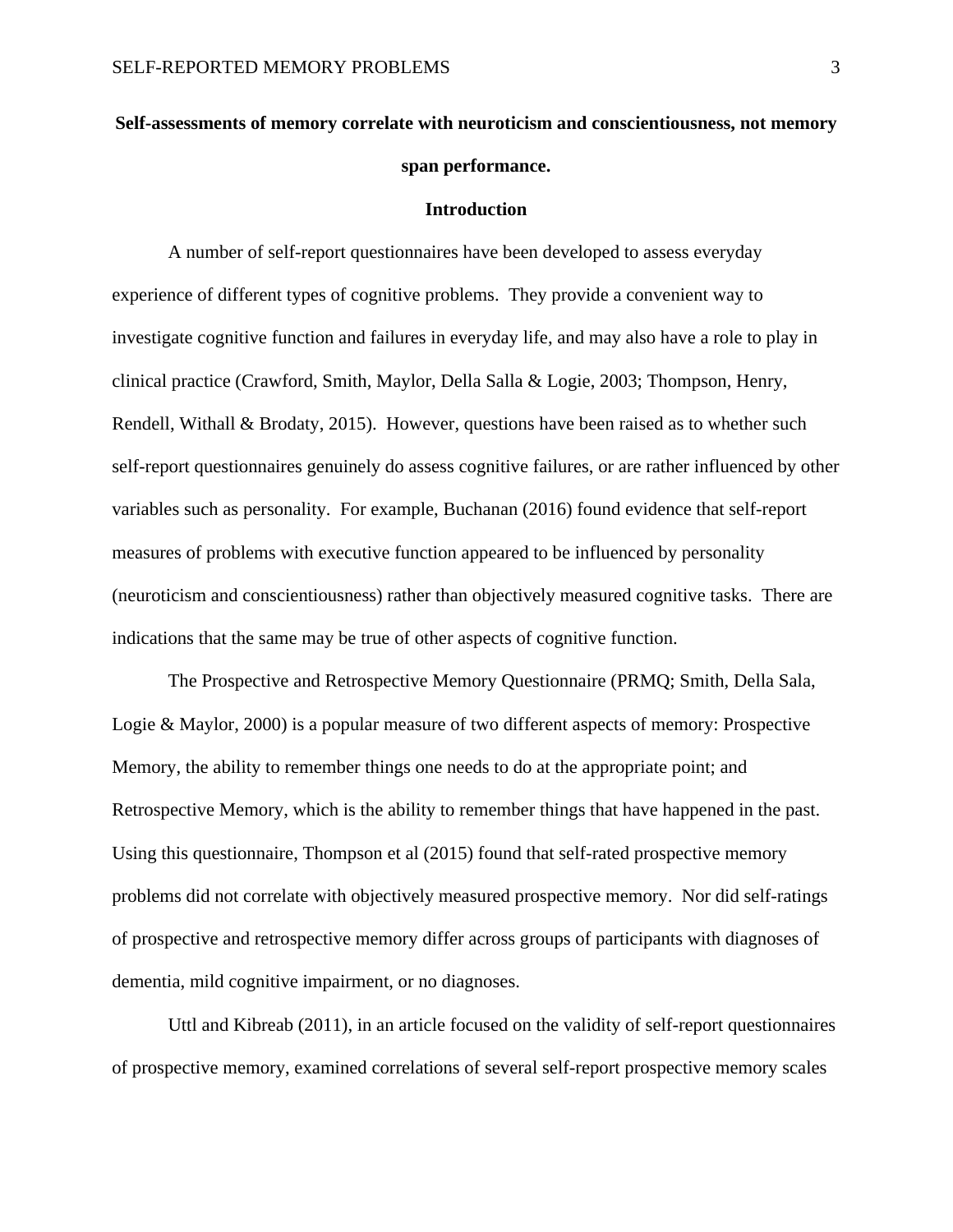with objective memory tests in a sample of 240 students. Their general conclusion was that correlations between self-assessments and objective measures of memory were typically weak, leading them to challenge the validity of self-report measures of prospective memory. While Uttl and Kibreab focused primarily on prospective memory, one of the measures they used was the PRMQ which also includes a retrospective memory scale. Among their objective measures, they included a retrospective memory test: A verbal learning measure that involves remembering word lists. PRMQ retrospective memory scores did not correlate at all with the verbal learning measure, again undermining the notion that self-assessments reflected real ability level. In addition to the memory measures, Uttl and Kibreab's respondents completed Costa and McCrae's (1992) NEO FFI personality inventory. They noted that substantive variance in scores was associated with the personality dimensions neuroticism and conscientiousness. These findings are reminiscent of those reported by Buchanan (2016) for self-report measures of executive function.

Taken together, these findings suggest that the amount of variance in self-reports of prospective and retrospective memory that is accounted for by actual memory problems may be limited. Instead, they may be influenced by the personalities of respondents.

This project set out to address the question of whether self-reports of memory problems are associated with personality. The specific aims were to assess the extent to which scores on the PRMQ were associated with personality and with objectively-measured retrospective memory. This will extend the work of Uttl and Kibreab (2011) by using a different retrospective memory task, and a larger and more diverse sample. It is hypothesized that PRMQ self-reports of prospective memory problems will be associated positively with neuroticism (H1) and negatively with conscientiousness (H2). Similarly, PRMQ self-reports of retrospective memory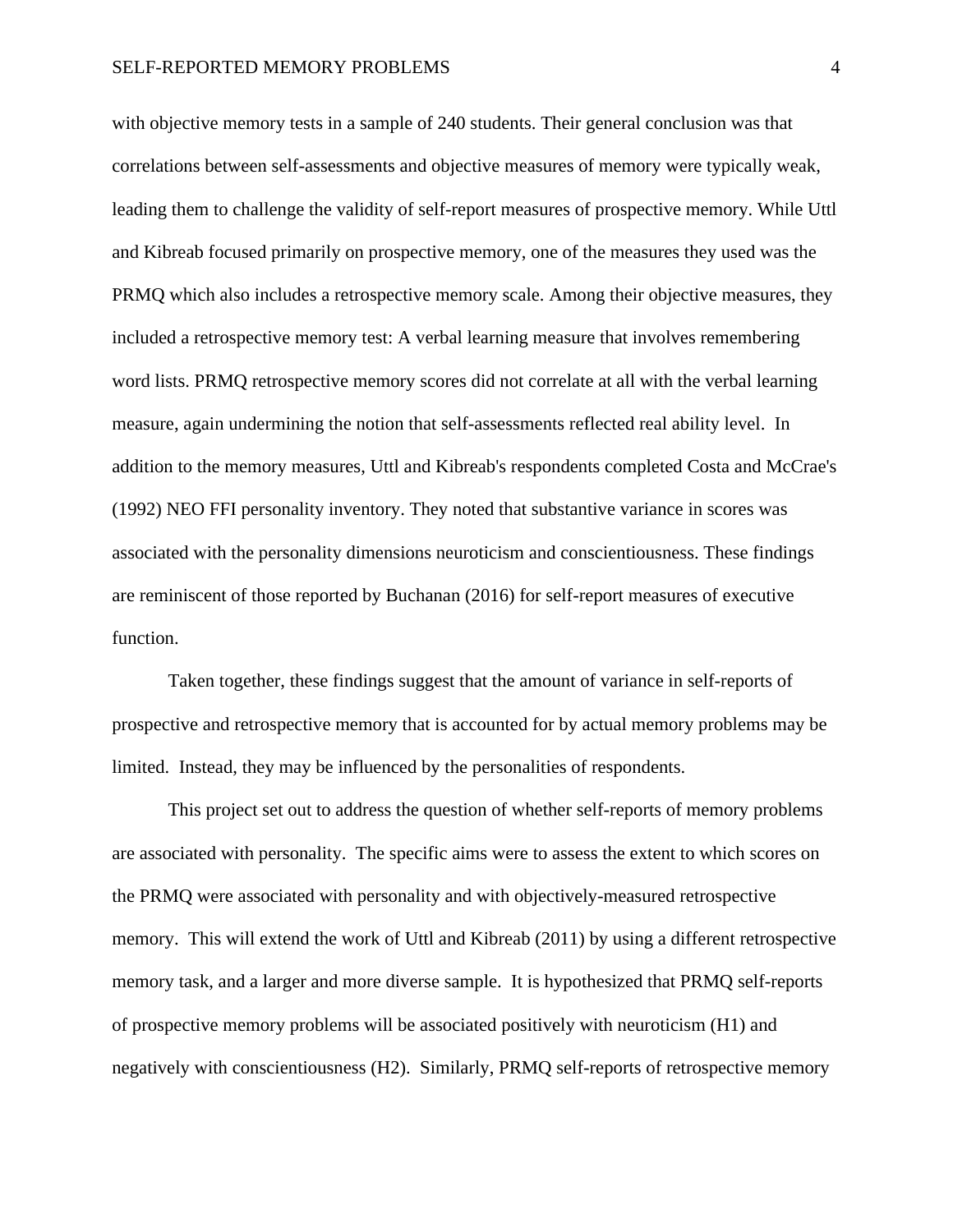problems will be associated positively with neuroticism (H3) and negatively with conscientiousness (H4).

#### **Method**

### **Materials**

This study was conducted wholly online. Ethical approval came from the host University's Psychology Research Ethics Committee. Participants were recruited, and personality and demographic data acquired, using the long-established personality testing website www.personalitytest.org.uk.

Personality was measured with an online Five Factor personality inventory providing indices of Extraversion, Neuroticism, Openness to Experience, Agreeableness and Conscientiousness, as operationalized in the Five Factor Model of Costa and McCrae (1992). This 41-item inventory was derived from an International Personality Item Pool measure (IPIP; Goldberg, 1999) that correlates well with Costa and McCrae's domains. It has been validated for use on the internet (Buchanan, Johnson & Goldberg, 2005). In this inventory, Extraversion is assessed by 9 items such as ''Am skilled in handling social situations''. Agreeableness is assessed by 7 items such as ''Have a good word for everyone''. Conscientiousness is assessed by 10 items such as ''Pay attention to details''. Neuroticism is assessed by 8 items such as ''Have frequent mood swings''. Openness to Experience is assessed by 7 items such as ''Believe in the importance of art''. Participants rate the accuracy of statements about their typical behavior on a 5-point scale from 1 ''very inaccurate'' to 5 ''very accurate''. The website was attracting over three thousand users per week at the time the study was conducted. No attempt is made to recruit respondents or otherwise attract them to the site--they are referred by other sites or find it through search engines. Many complete the test as part of some class, being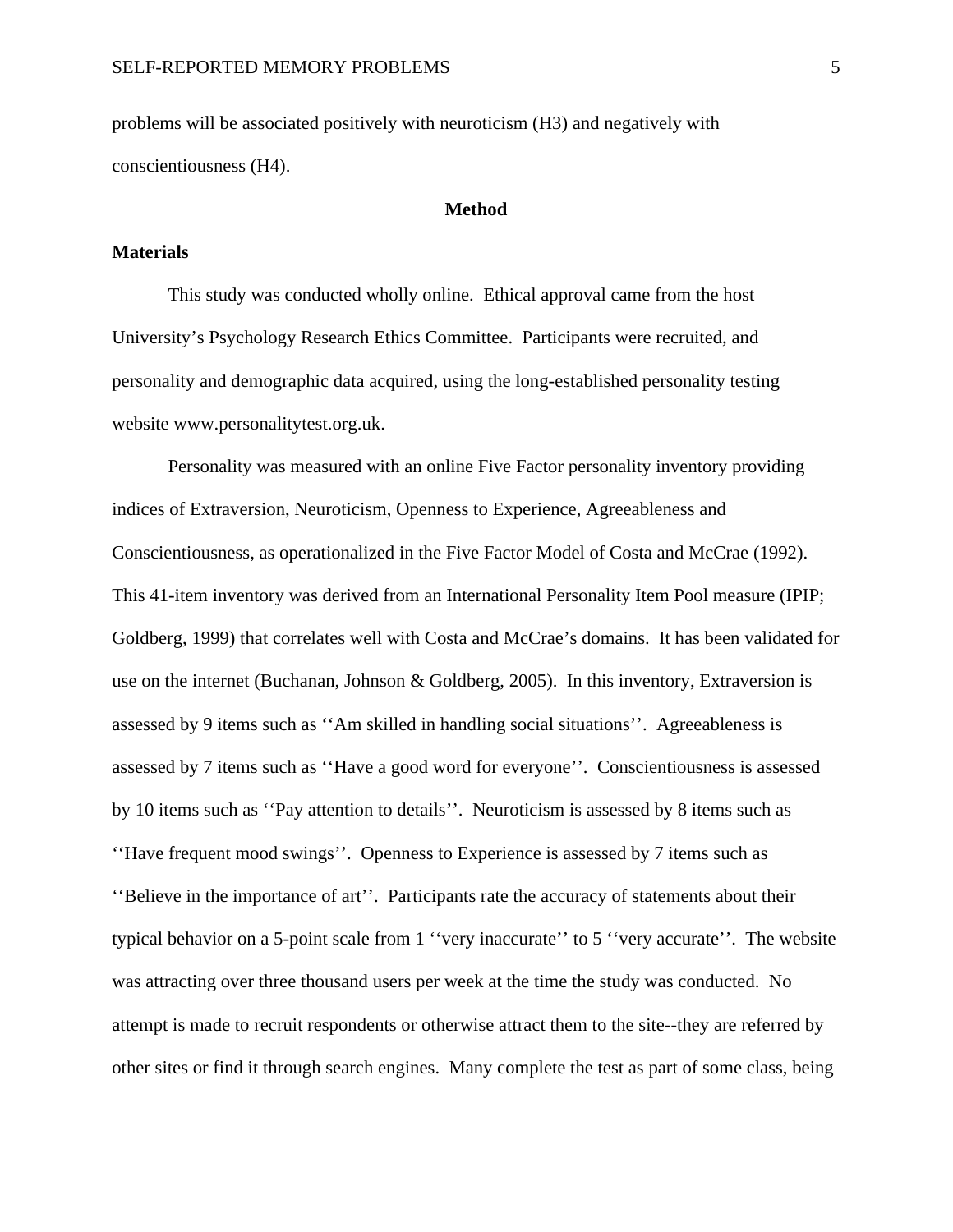asked to do so by their teacher or professor.

Self-reports of memory problems were obtained using the 16-item Prospective and Retrospective Memory Questionnaire (PRMQ, Smith et al 2000). This is a brief measure of the extent to which people experience problems with different aspects of memory, responded to using a 5-point scale from "very often" to "never". Retrospective memory (ability to remember things that have happened in the past) is measured by 8 items such as "Do you fail to recognize a place you have visited before?", while prospective memory (ability to remember things one needs to do in the future) is measured by 8 items such as "Do you decide to do something in a few minutes' time and then forget to do it?". This measure was hosted on the Qualtrics online survey platform.

Digit span tasks assess participants' ability to reproduce strings of digits presented to them, normally in either forward or reverse order. Increasingly longer spans are presented, until participants are unable to reproduce them. Maylor, Smith, Della Sala and Logie (2002) consider forward span to address retrospective memory, while reverse span is argued to involve additional cognitive processes. A computerized version of the digit span task was implemented on the Qualtrics online survey platform, as previously used by Buchanan (2016). Buchanan (2016) had noted that an unexpectedly high proportion of respondents had zero scores (12.2% for forward span, 13% for reverse span). In the current study, the task was modified to include a practice trial at the beginning of the task (if participants failed at it, the practice trial was repeated up to two more times). This led to much lower rates of zero scores: 1.3% for forward, and 3.1% for reverse span.

Prior to each trial, participants saw the words "Ready" and then "Go" for 0.5 seconds each. They then saw a series of digits between 1 and 9, one at a time, for one second each. At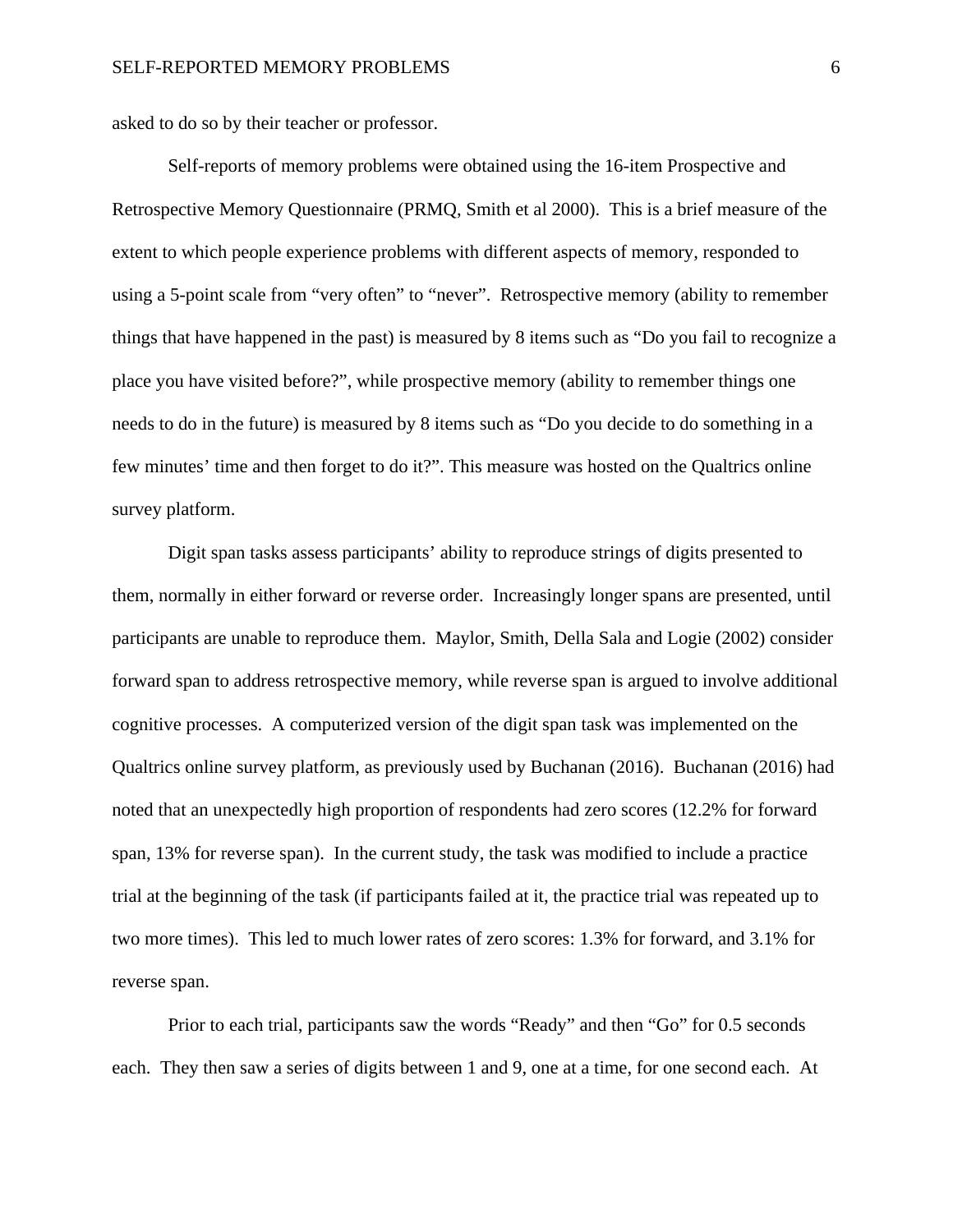the end of the series, they saw a cue reading either 'FORWARD' or 'BACKWARD'. They then typed the numbers they had seen, in either forward or backward sequence as instructed, putting an 'x' in the place of any number they could not recall. The trials began with forwards recall, starting with two and rising to a maximum of 9 digits. There were two trials at each sequence length. The forward trials terminated when either all had been successfully completed, or the participant had failed twice at a given sequence length. The reverse recall trials that followed these again began with two digits and rose to a maximum sequence length of 8 digits. Participant scores were the total number of correct responses across each of the forward and reverse sets of trials. This is the same scoring method as used by the WAIS IV implementation of the task (Wechsler, 2008).

### **Procedure.**

Participants first saw a page describing the inventory, and details of the ethical approval of the research project. Clicking a button to indicate that they consented to participate led them to a second page with brief instructions and the 41 items of the inventory. Radio button response formats on a 5-point scale ('Very Inaccurate - Very Accurate') were used for the personality items. Participants then responded to a series of other items using drop-down menus: age group (in 5-year increments); current location (a comprehensive list of nations); gender; highest level of education; main occupational status. Following this, participants were asked how they came to be taking the test (e.g. as part of a class). Finally, participants were asked whether their data could be used in analyses (they were instructed to answer 'no' if they had not answered the questions seriously, or did not give consent). Those who had completed all the personality items then saw a debriefing page thanking them for their participation, and providing their scores on each of the scales (those who had not were sent back to complete the missing items). They were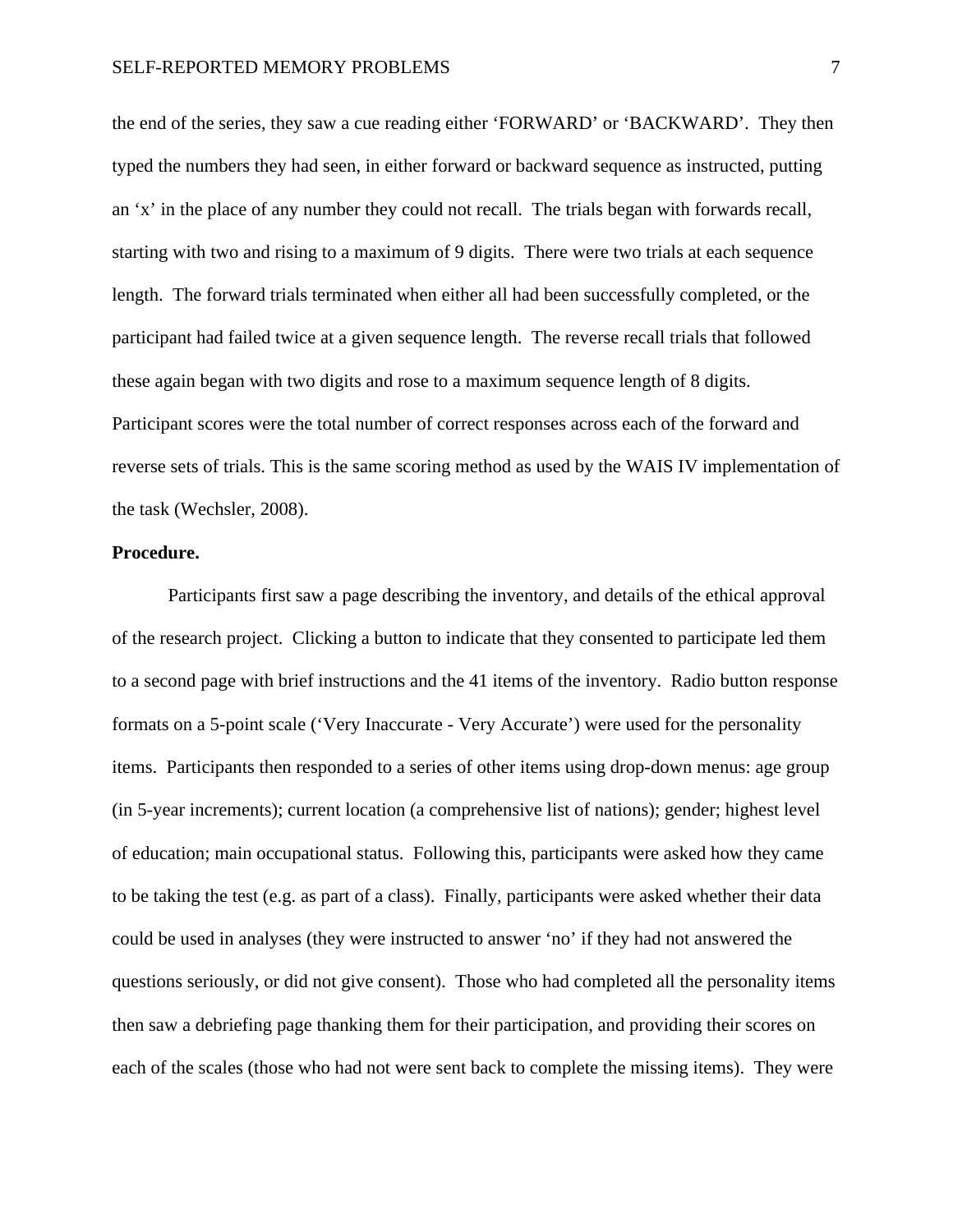#### SELF-REPORTED MEMORY PROBLEMS 8

also shown information to help interpret the scores, including a brief description of the meaning of each of the scales, and normative information about their scores relative to others who had completed the inventory to date (top third, middle, bottom third). Links were provided to contact the researcher, and to information about personality research elsewhere on the internet.

Respondents who had indicated that their data could be used for research purposes then saw an invitation to take part in the second part of the study, described as involving a memory questionnaire and recall task. People who followed the link to the second part, which was hosted on the Qualtrics online research platform, saw a further participant information / consent page outlining the second phase. Those who indicated they wished to participate then saw the items of the PRMQ, responded to using radio button format. On completing the PRMQ items, participants then moved on to the digit span tasks. Finally, they saw a debriefing page telling them what their scores were and outlining the purpose of the project.

### **Data Screening and Processing**

Over a period of five weeks, 15,320 data submissions were recorded where people completed the online personality inventory, indicated their data could be used, and were shown the invitation to participate in the second part of this study. Of these, 532 went on to fully complete the PRMQ and digit span tasks, and give consent for their data to be used in the second phase. They form the sample for this study.

Data quality for these 532 participants was assured in three ways. First, Qualtrics' proprietary methodology was used to screen out multiple submissions: instances where a person participated twice, either on purpose or accidentally by clicking the submit button more than once. Second, 9 people who reported their age as below 16 were removed from the sample due to ethical concerns about whether they could be considered to have given valid consent. Third,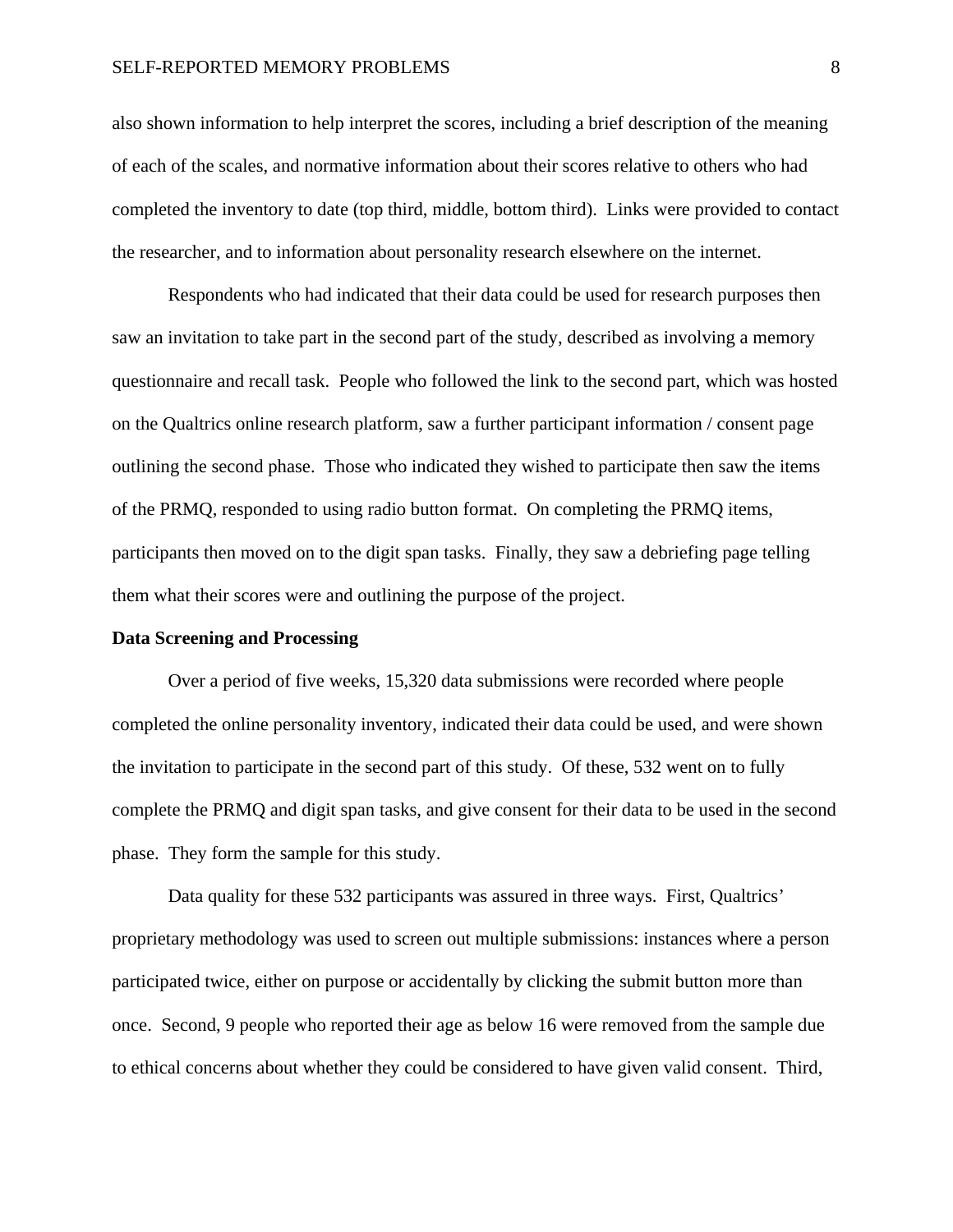the file was examined for unrealistic combinations of demographic data (e.g. people claiming to be aged 16-20 and have doctoral degrees) that might suggest inauthentic responding. None were found.

Following these checks, 523 responses remained in the datafile. All further analyses are based on these. All participants had answered all the personality questions (the website ensures this). There was a small amount of missing data where participants omitted one or more of the PRMQ items. These participants were retained in the sample, but excluded casewise from analyses involving those variables.

### **Participants**

Sample size was initially planned to exceed 350 participants, on the basis that this would give over 95% power to detect an effect size of  $r=2$  This threshold is suggested by Ferguson (2009) as a 'minimum practical effect size', defined as an effect that will have real-world importance, as opposed to just statistical significance (Faul, Erdfelder, Lang & Buchner's 2007 application, G\*Power 3.1, indicated 314 participants are required to detect *r*=.2 with 95% power). The achieved sample size of 523 exceeded this planned minimum. Demographic characteristics for the 523 participants are shown in Table 1, which suggests the sample is biased towards relatively young North American women, over half of whom had at least some higher education, who had most often found the personality inventory by following a link from some other site.

#### **Results**

Descriptive statistics for all variables are shown in Table 2. Links between personality variables, digit span performance, and self-reported memory problems were assessed using both Pearson's and Spearman's correlations, also included in Table 2. This shows that self-reported memory problems had correlations greater in magnitude than  $r=2$  with personality;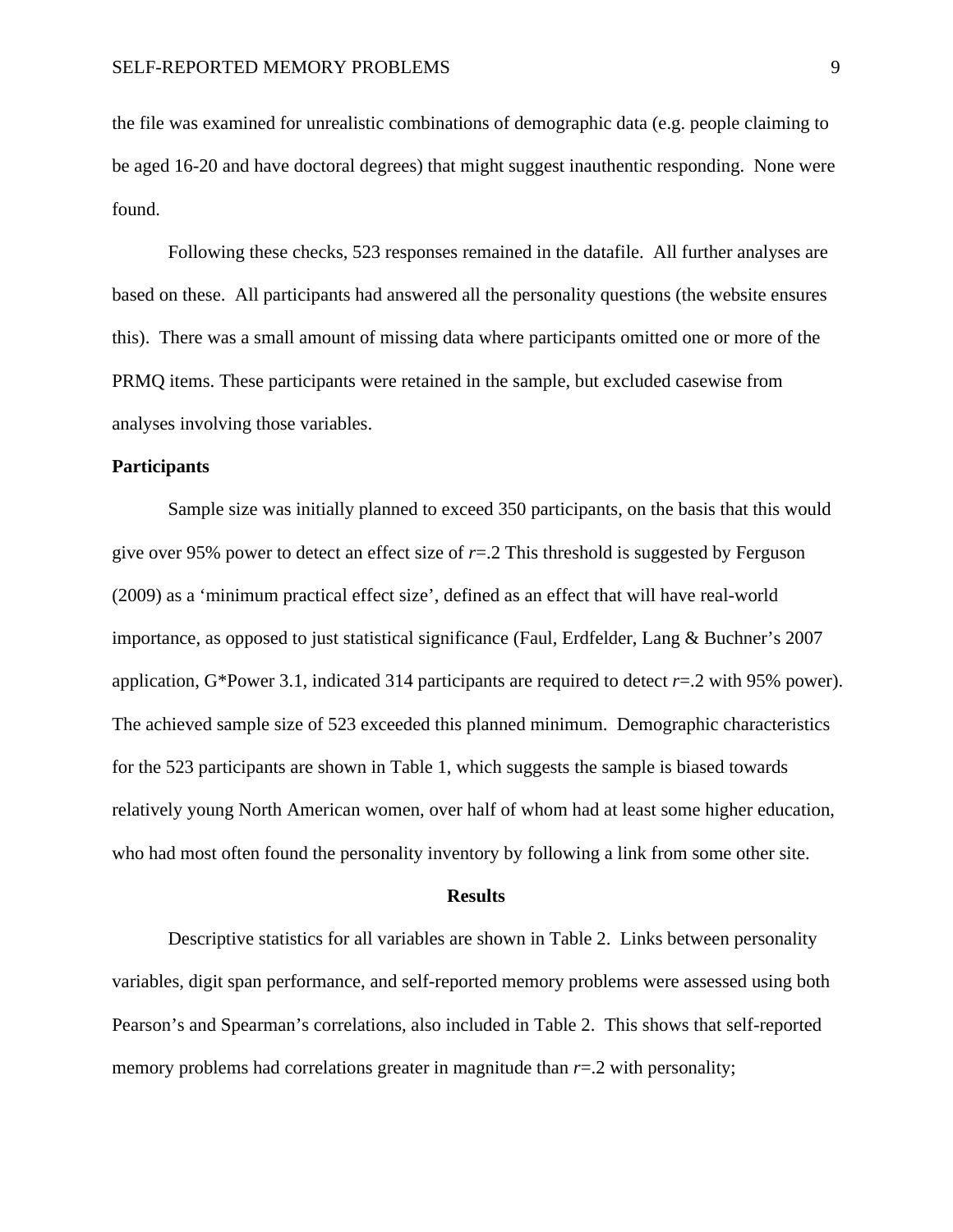Conscientiousness (negative) and Neuroticism in particular, but not with digit span performance. These correlations support the notion that personality may influence responses to self-report measures of cognition.

Multiple regression analyses with simultaneous entry of all predictors were used to evaluate the independent relationship between each personality and digit span variable, and prospective and retrospective memory scores. Age group was also included as a predictor in these analyses, given the known links between age and memory. Table 3 demonstrates that only Conscientiousness and Neuroticism had independent effects on retrospective memory scores, while for prospective memory Agreeableness, Conscientiousness and Neuroticism had statistically significant effects.

Effect sizes were considered to evaluate whether these relationships were sufficiently large to be practically meaningful (as opposed to statistically significant but actually trivial). Ferguson (2009) suggests that effects of magnitude of *β*=.2 or greater can be considered 'practically significant' in social science data. Conscientiousness and Neuroticism both met this criterion. Overall, the picture emerging from the analysis is that self-reports of both prospective and retrospective memory are related to the personality variables Conscientiousness and Neuroticism, but not to memory performance assessed using the digit span test.

It is worth noting that the PRMQ items are divided into a number of categories assessing different aspects of memory, in addition to the distinction between prospective and retrospective memory. These are: prospective short-term self-cued, prospective short-term environmentallycued, prospective long-term self- cued, prospective long-term environmentally-cued, retrospective short-term self-cued, retrospective short-term environmentally-cued, retrospective long-term self-cued, and retrospective long-term environmentally-cued. Crawford et al (2003)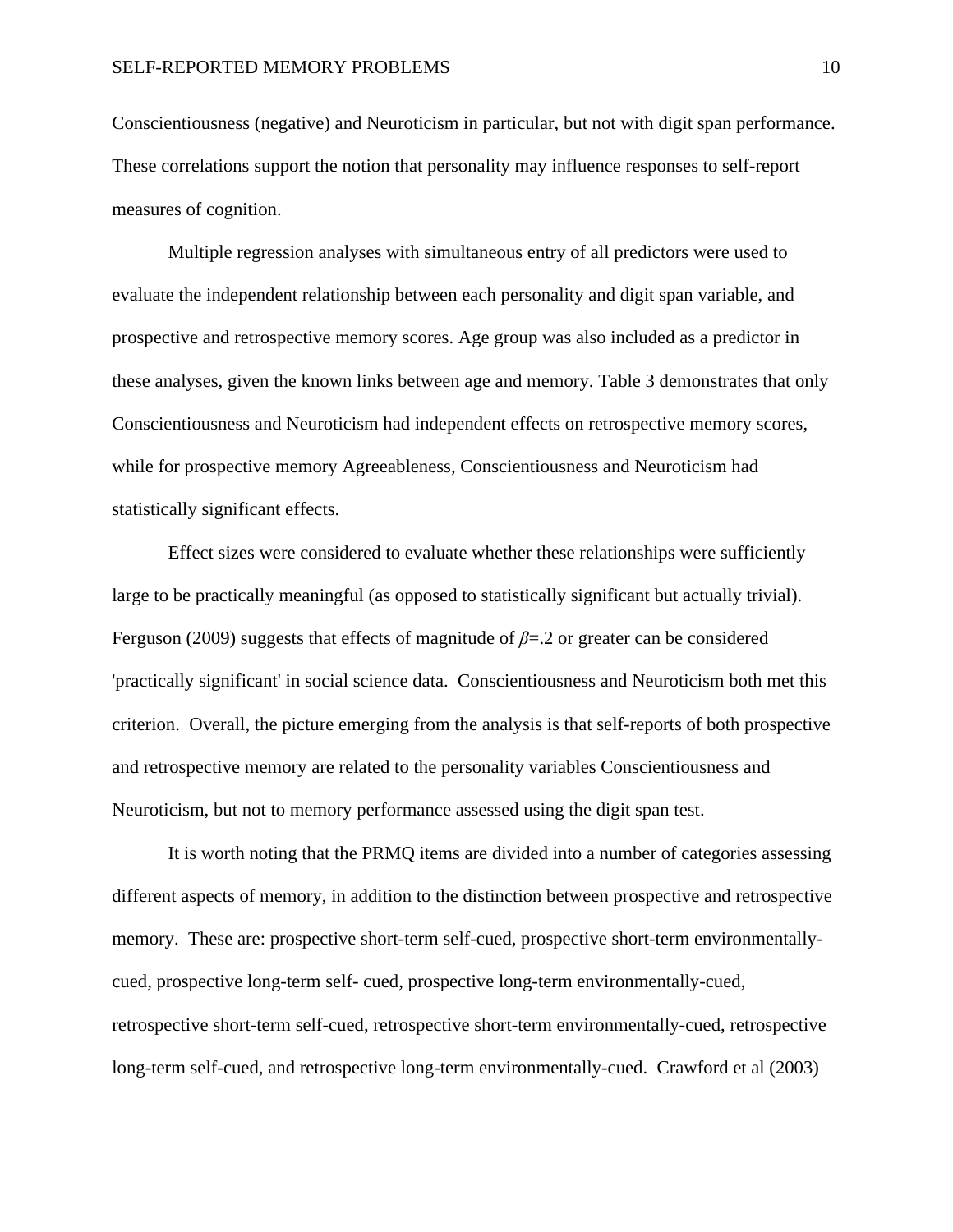argued that these divisions do not explain a significant proportion of covariance among the PRMQ items. However, one might reason that the objective memory task used here - digit span - would be especially related to the experience of short-term, rather than longer-term memory problems. This is because the time period over which the digit span task measures memory performance is very short indeed.

In total, four items assess short-term retrospective memory (two environmentally-cued, two internally-cued): Forgetting something one was told a few minutes before; failing to recognize a character on radio or TV from scene to scene; mislaying something one has just put down; looking at something without realizing one has seen it moments before. These would appear to be more closely related to the performance assessed by the digit span task than items asking about more long-term retrospective memory failures, such as failure to recognize a place one has visited before. Therefore, an index comprising the four short-term retrospective items was created to enable exploratory analyses of its link with digit span performance and personality. Alpha for this set of items was less than ideal, at .63. While this is unsurprising for such a short scale, it means conclusions should be treated as tentative. However, correlational analyses indicated that this set of short-term retrospective memory items did not correlate with digit span performance, either forward ( $r=-.032$ ,  $p=.48$ ,  $n=506$ ) or reverse ( $r=-.037$ ,  $p=.402$ , *n*=506). It did correlate positively with Neuroticism ( $r$ =.217,  $p$ <.0005,  $n$ =506) and negatively with Conscientiousness (*r*=-.279, *p*<.0005, *n*=506). Overall, the pattern of relationships for the short-term retrospective memory questions is the same as for the larger set of all retrospective memory items.

#### **Discussion**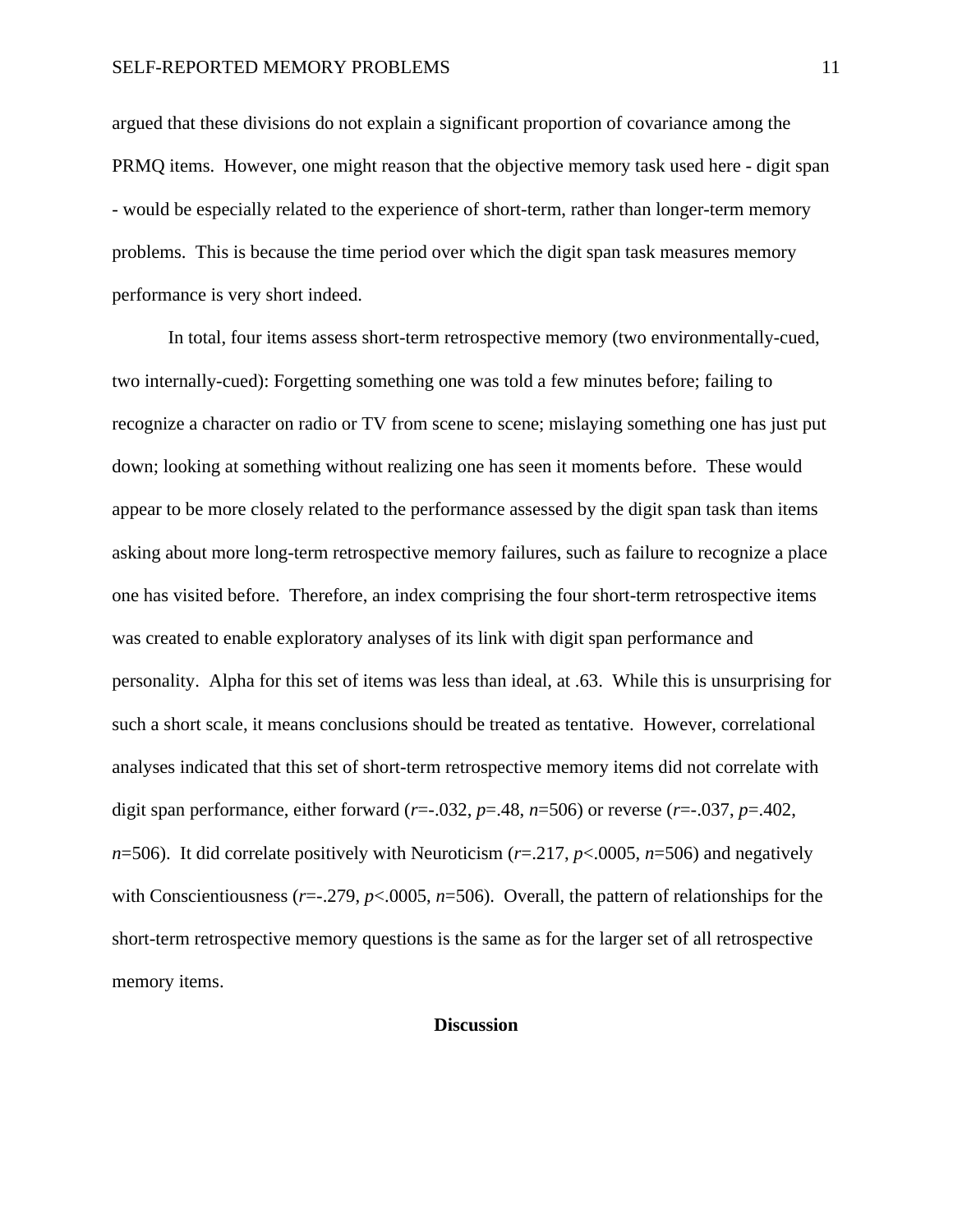#### SELF-REPORTED MEMORY PROBLEMS 12

The overall picture that emerges from this study is that self-reports of prospective and retrospective memory problems obtained using the PRMQ are associated with personality, and not performance on the digit span test. For all four hypotheses proposed – that self-reports of prospective memory problems would be associated positively with neuroticism (H1) and negatively with conscientiousness (H2), and that self-reports of retrospective memory problems would be associated positively with neuroticism (H3) and negatively with conscientiousness (H4) – evidence inconsistent with the null hypothesis was found. Furthermore, there was no evidence of a relationship between self-reported retrospective memory and performance on the forward digit span task, despite the study having over 95% power to detect any meaningful effect.

These findings are consistent with those of previous work by Buchanan (2016) and Uttl and Kibreab (2011). Buchanan found that self-report measures of problems with executive function were associated with neuroticism and (negatively) with conscientiousness, not objective cognitive tasks. The same pattern was found here for self-reported memory problems. Uttl and Kibreab (2011) also found that PRMQ scores (both prospective and retrospective) correlated with neuroticism, and negatively with conscientiousness, with correlations of a similar magnitude. Furthermore, PRMQ scores were uncorrelated with the retrospective memory task used by Uttl and Kibreab (a verbal learning test). Here, PRMQ scores were uncorrelated with a different retrospective memory task.

Rather than being a direct replication of Uttl and Kibreab's results, the present findings serve to increase confidence in their generalizability. The current study used a more heterogenous sample, a different measure of personality, a different measure of memory performance, and was conducted in a different medium (online rather than in a supervised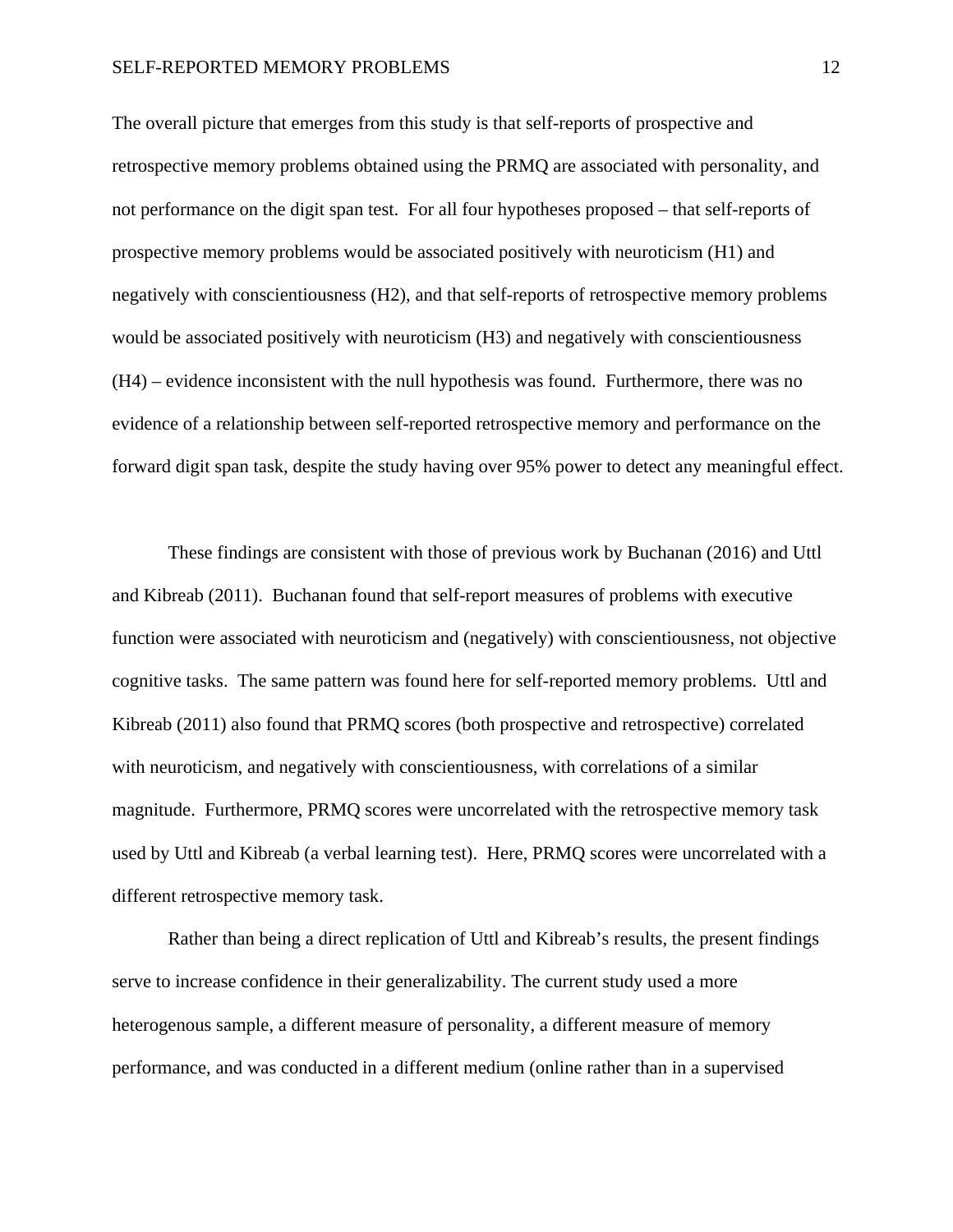setting). Despite all these differences, the same pattern of results was observed. This suggests the effects observed reflect a real phenomenon.

The effect sizes observed here, while exceeding Ferguson's (2009) 'practically significant' criteria, are still relatively small and reflect a limited degree of shared variance between personality and self-reported problems. The key point to be made is perhaps that even though these relationships are small, the relationship of self-reported problems with actual performance appears to be smaller still. In that case, what variables actually do underpin the greater proportion of variance in self-assessments? Further work is needed to identify other factors that may have systematic effects.

Extrapolating further, there may be practical implications of these findings. Self-reports of cognitive problems are used clinically, as well as in research settings. Given the extent to which these self-assessments are problematized by findings such as those of Thompson et al (2015) and Uttl & Kibreab (2011), is their use in such contexts sound? Furthermore, given the parallels between the results reported here, and those noted by Buchanan (2016) for executive function, do the potential problems extend to self-assessments of other aspects of cognitive performance as well?

Of course, the current findings are derived from cognitively normal - or relatively highfunctioning – respondents. This makes it unsafe to extrapolate to clinical populations without further evidence. While Thompson et al's (2105) sample did include participants with diagnoses of dementia, that study did not assess personality. Uttl and Kibreab (2015), and the present study, did assess personality but did not include participants with clinically significant memory problems. There is thus a missing piece in this jigsaw puzzle that needs to be addressed by further work.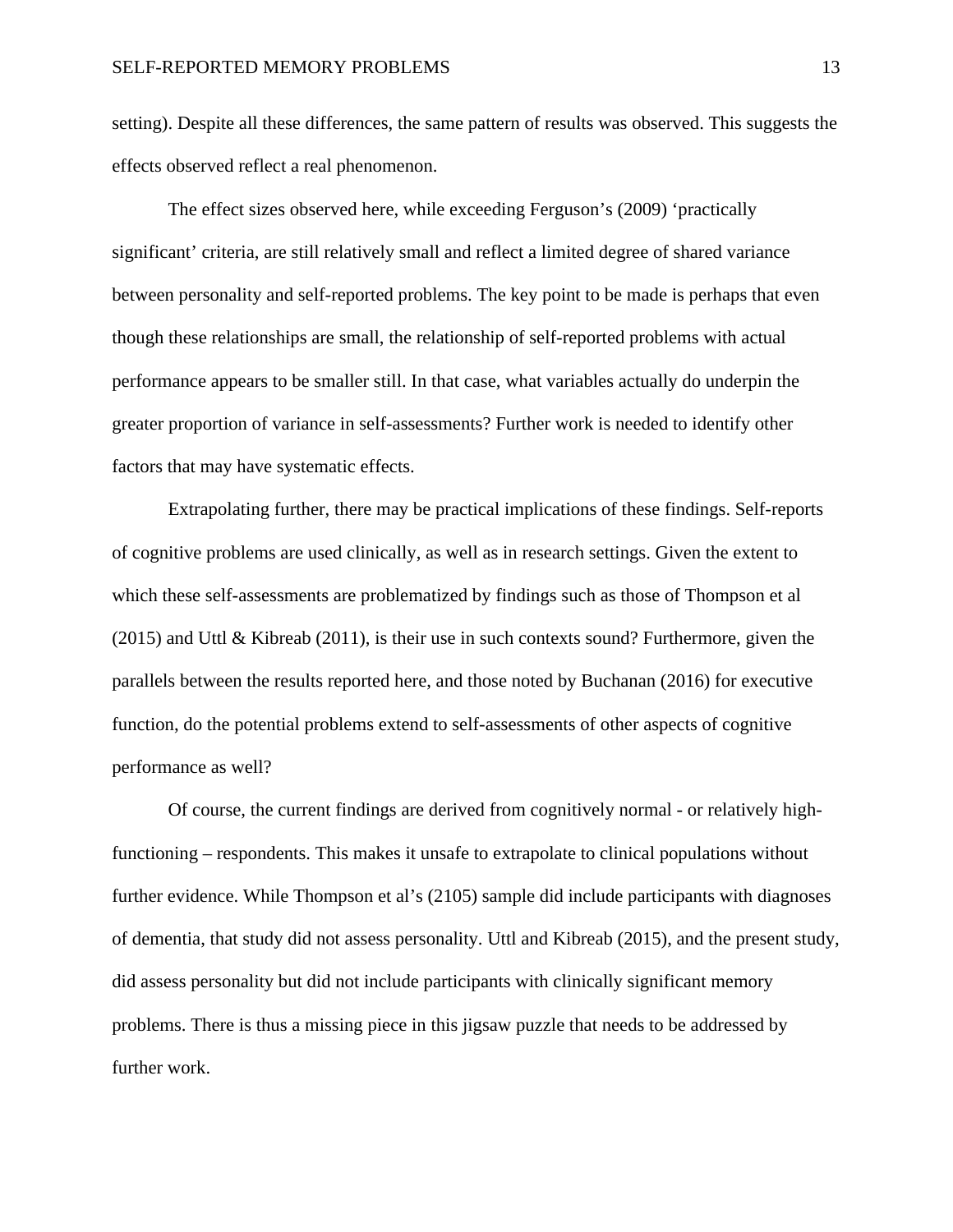#### **Limitations**

A number of limitations must be acknowledged with the current work. First, the memory test used here was a text-based version of a digit span task that required answers to be entered using a keyboard. This differs from standard implementations, which are based on verbal presentation of stimuli. However, other work has shown a similar online implementation of the digit span task to be valid in comparison with a standard laboratory version (Tractenberg & Freas, 2007). Furthermore, Buchanan (2016) found the same pattern of results with this online implementation as with the verbally-administered WAIS-IV Digit Span test, used under laboratory conditions. These observations provide some reassurance that the task 'works'. However, the digit span task only measures one very specific aspect of memory performance. The current results do not enable one to say that PRMQ self-reports would not correlate with other objective measures of memory performance. However, even if that were the case, it does not diminish the finding that PRMQ scores are associated with personality variables, no matter what else they are related to.

As this study was conducted online with a non-probability volunteer sample, it is important to consider potential biases arising from that methodology. In comparison to the general population, it is biased with respect to demographic makeup, and potentially psychological variables such as motivation and personality. Again however, the similarity of these findings with those from Uttl and Kibreab's (2011) student sample provides some reassurance. That study incorporated different demographic and motivational biases. In their case, all the participants were students compared to only 30.4% here. All were participating for class credit, while only 22.8% were doing it as part of a class in the current study. Despite the differences between the samples, the findings were essentially the same.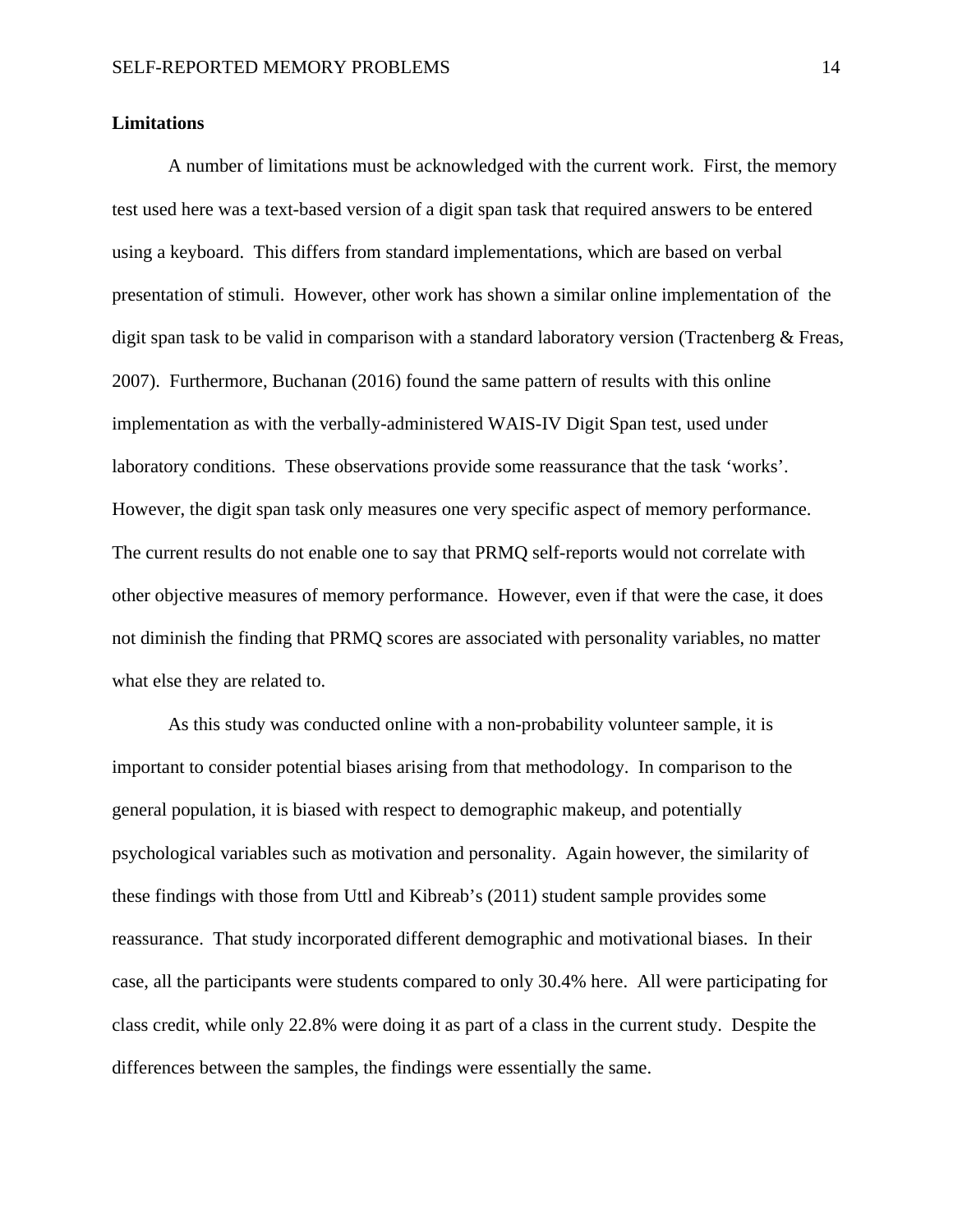As the sample used in this study was non-clinical, no conclusions can be drawn about the utility of the PRMQ or other self-report measures in clinical settings. However, given Thompson et al's (2015) cautions about clinical use of self-report measures, the study may raise issues worth reflecting on.

Finally, only one self-report measure of memory problems was used here. It is possible that other questionnaires would have different associations with personality and memory performance.

### **Conclusions**

This paper contributes to a body of evidence suggesting that the personality variables neuroticism and conscientiousness account for a meaningful proportion of variance in selfreports of everyday problems with cognitive function. The extent to which this compromises the usefulness of such tools remains to be assessed. However, the magnitude of the relationships, in comparison to the relationships between self-reports and objectively measured cognitive performance, is such that the effect should be taken seriously.

This study has limitations, but taken together with work such as Buchanan (2016) and Uttl and Kibreab (2011) it suggests that conscientiousness and neuroticism may have an important role to play in driving responses to a range of self-report measures of cognitive problems. Future work should focus on understanding the processes and implications associated with this phenomenon.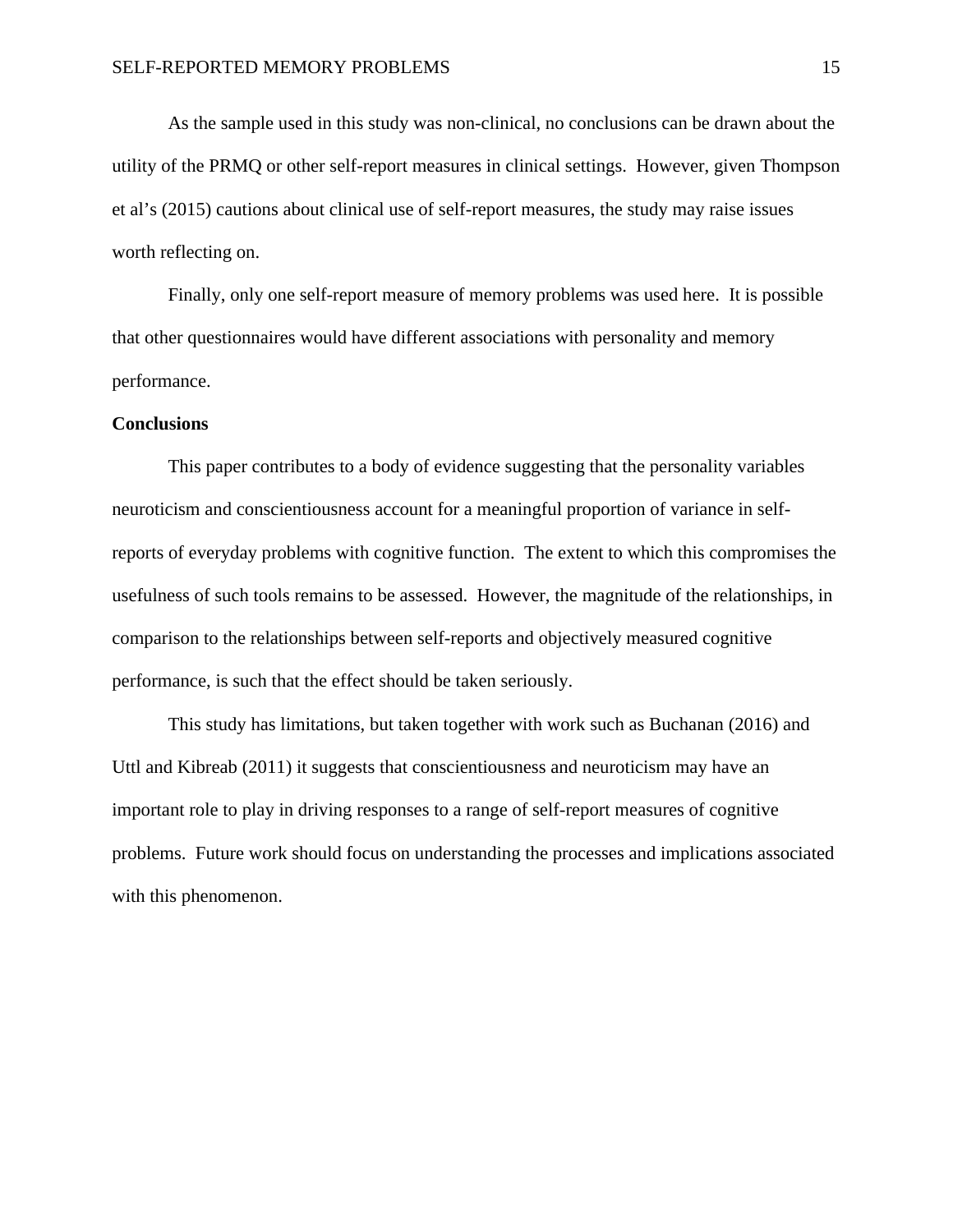#### **References**

- Buchanan, T. (2016). Self-report measures of executive function problems correlate with personality, not performance-based executive function measures, in nonclinical samples. *Psychological Assessment, 28*(4), 372-385. doi:10.1037/pas0000192
- Buchanan, T., Johnson, J. A., & Goldberg, L. R. (2005). Implementing a five-factor personality inventory for use on the internet. *European Journal of Psychological Assessment, 21*(2), 115-127. doi:10.1027/1015-5759.21.2.115
- Costa, P. T., & McCrae, R. R. (1992). *Revised NEO Personality Inventory (NEO PI-R) and NEO Five-Factor Inventory (NEO FFI): Professional Manual*. Odessa, FL: Psychological Assessment Resources.
- Crawford, J., Smith, G., Maylor, E., Della Sala, S., & Logie, R. (2003). The Prospective and Retrospective Memory Questionnaire (PRMQ): Normative data and latent structure in a large non-clinical sample. *Memory, 11*(3), 261-275. doi:10.1080/09658210244000027
- Faul, F., Erdfelder, E., Lang, A. G., & Buchner, A. (2007). G\* Power 3: A flexible statistical power analysis program for the social, behavioral, and biomedical sciences. *Behavior Research Methods*. doi:10.3758/BF03193146
- Ferguson, C. J. (2009). An effect size primer: A guide for clinicians and researchers. *Professional Psychology: Research and Practice, 40*(5), 532-538. doi:10.1037/a0015808

Goldberg, L. R. (1999). A broad-bandwidth, public domain, personality inventory measuring the lower-level facets of several five-factor models. In I. Mervielde, I.J. Deary, F. De Fruyt, & F. O. (Eds.), *Personality Psychology in Europe Vol. 7* (pp. 7-28). Tilburg, The Netherlands: Tilburg University Press. Retrieved from http://projects.ori.org/lrg/PDFs\_papers/A broad-bandwidth inventory.pdf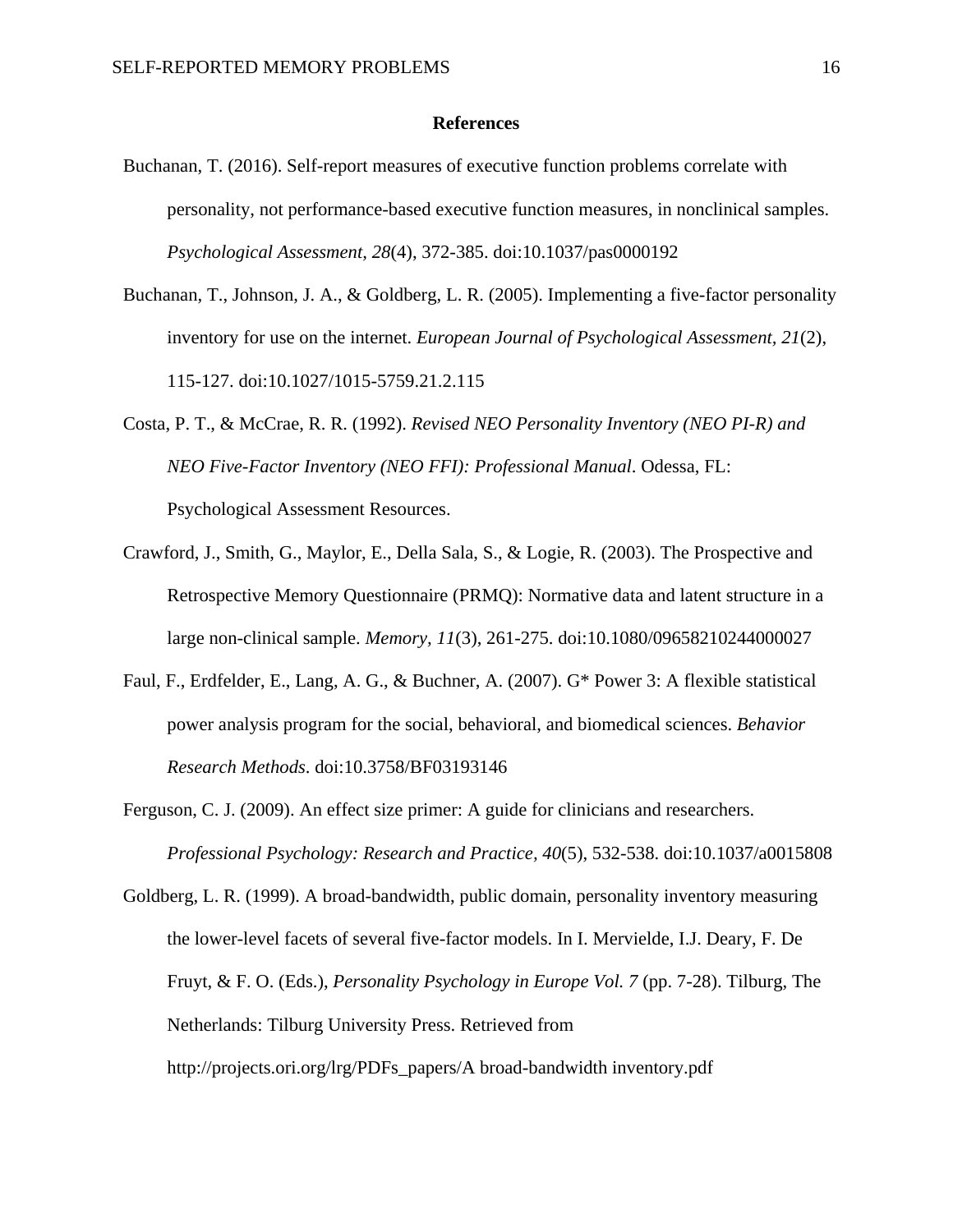- Maylor, E. A., Smith, G., Della Sala, S., & Logie, R. H. (2002). Prospective and retrospective memory in normal aging and dementia: An experimental study. *Memory & Cognition, 30*(6), 871-884. doi:10.3758/BF03195773
- Smith, G., Della Sala, S., Logie, R. H., & Maylor, E. A. (2000). Prospective and retrospective memory in normal ageing and dementia: A questionnaire study. *Memory, 8*(5), 311-321. doi:10.1080/09658210050117735
- Thompson, C. L., Henry, J. D., Rendell, P. G., Withall, A., & Brodaty, H. (2015). How valid are subjective ratings of prospective memory in mild cognitive impairment and early dementia? *Gerontology, 61*(3), 251-257. doi:10.1159/000371347
- Tractenberg, R. E., & Freas, C. E. (2007). Benchmarking a computerized test of immediate verbal memory. *Behavior Research Methods, 39*(4), 863-869. doi:10.3758/BF03192980
- Uttl, B., & Kibreab, M. (2011). Self-report measures of prospective memory are reliable but not valid. *Canadian Journal of Experimental Psychology/Revue Canadienne de Psychologie Expérimentale, 65*(1), 57. doi:10.1037/a0022843
- Wechsler, D. (2008). *WAIS-IV UK administration and scoring manual*. London, UK: Pearson.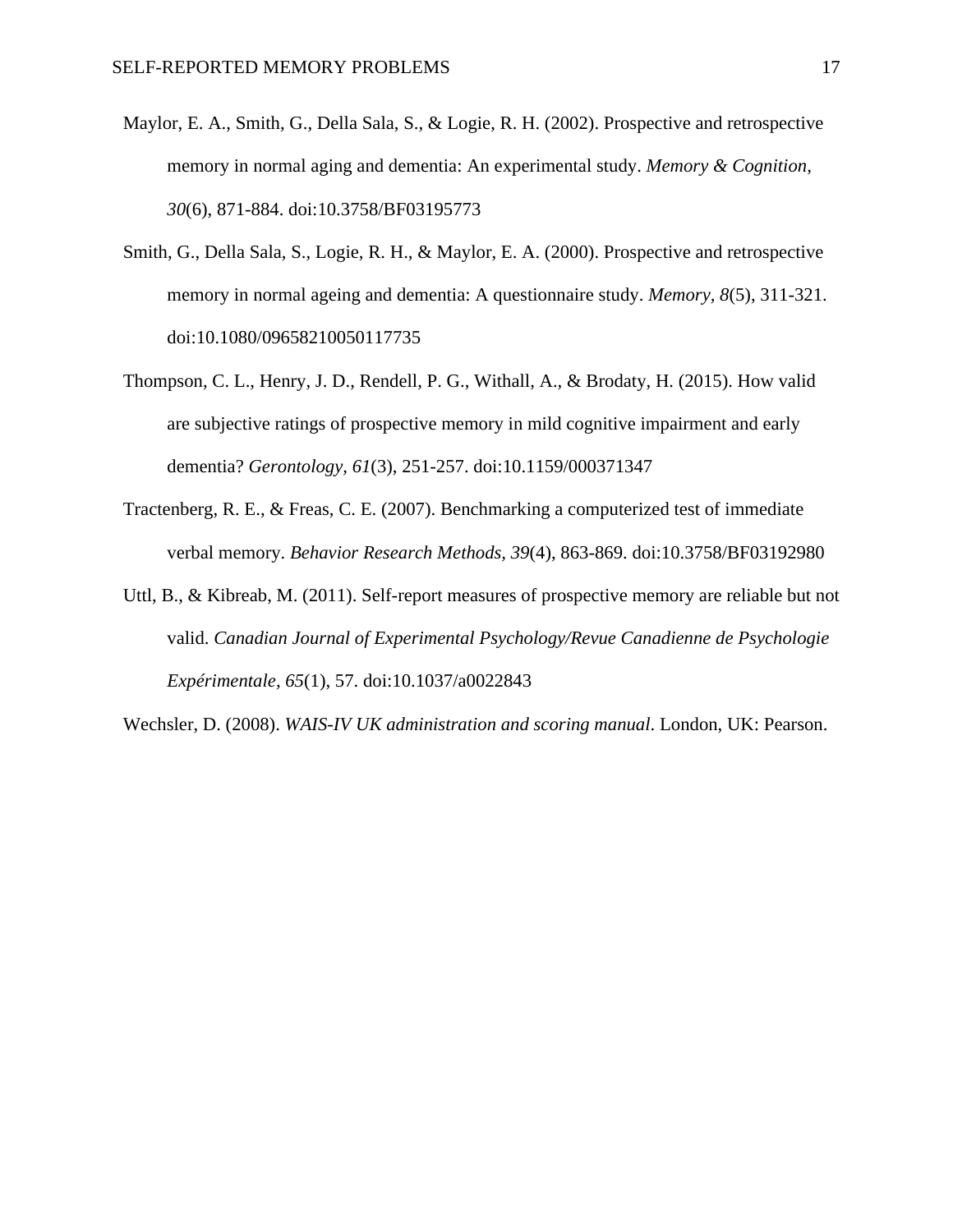# **Tables**

# Table 1

*Demographic Data*

| Measure                    |                                    |                  |  |  |  |
|----------------------------|------------------------------------|------------------|--|--|--|
| $\boldsymbol{N}$           |                                    | 523              |  |  |  |
| Sex                        |                                    |                  |  |  |  |
|                            | Men                                | 136 (26.0%)      |  |  |  |
|                            | Women                              | 368 (70.4%)      |  |  |  |
|                            | Unanswered                         | 19 (3.6%)        |  |  |  |
| Age                        |                                    |                  |  |  |  |
|                            | Modal age group                    | 16-20 (19.9%)    |  |  |  |
|                            | Age range                          | 16-75            |  |  |  |
|                            | Unanswered                         | $\boldsymbol{0}$ |  |  |  |
| Location                   |                                    |                  |  |  |  |
|                            | <b>USA</b>                         | 220 (42.1%)      |  |  |  |
|                            | UK                                 | $105(20.1\%)$    |  |  |  |
|                            | Other                              | 196 (37.4%)      |  |  |  |
|                            | Unanswered                         | $2(0.4\%)$       |  |  |  |
| Route to participation     |                                    |                  |  |  |  |
|                            | Followed link from another site    | 219 (41.9%)      |  |  |  |
|                            | Doing as part of some class        | 119 (22.8%)      |  |  |  |
|                            | Found through search engine        | 102 (19.5%)      |  |  |  |
|                            | Got link from a friend             | 31 (5.9%)        |  |  |  |
|                            | Other                              | 47 (9.0%)        |  |  |  |
|                            | Unanswered                         | $5(1.0\%)$       |  |  |  |
| Highest level of education |                                    |                  |  |  |  |
|                            | Primary Education                  | 18 (3.4%)        |  |  |  |
|                            | <b>Secondary Education</b>         | 103 (19.7%)      |  |  |  |
|                            | Vocational / Technical college     | 48 (9.2%)        |  |  |  |
|                            | Some college / University          | 136 (26.0%)      |  |  |  |
|                            | College / University Graduate      | 121 (23.1%)      |  |  |  |
|                            | Some Postgraduate                  | 55 (10.5%)       |  |  |  |
|                            | Postgraduate / Professional Degree | 42 (8.0%)        |  |  |  |
|                            | Unanswered                         | $0(0\%)$         |  |  |  |
| Occupation                 |                                    |                  |  |  |  |
|                            | <b>Employed for Wages</b>          | 225 (43.0%)      |  |  |  |
|                            | Self-employed                      | 46 (8.8%)        |  |  |  |
|                            | Unemployed                         | 34 (6.5%)        |  |  |  |
|                            | Home-maker                         | $17(3.3\%)$      |  |  |  |
|                            | Student                            | 159 (30.4%)      |  |  |  |
|                            | Retired                            | 13 (2.5%)        |  |  |  |
|                            | Unable to work                     | 15 (2.9%)        |  |  |  |
|                            | Unanswered                         | 14 (2.7%)        |  |  |  |

*Note.* Percentages may not sum exactly to 100% due to rounding errors.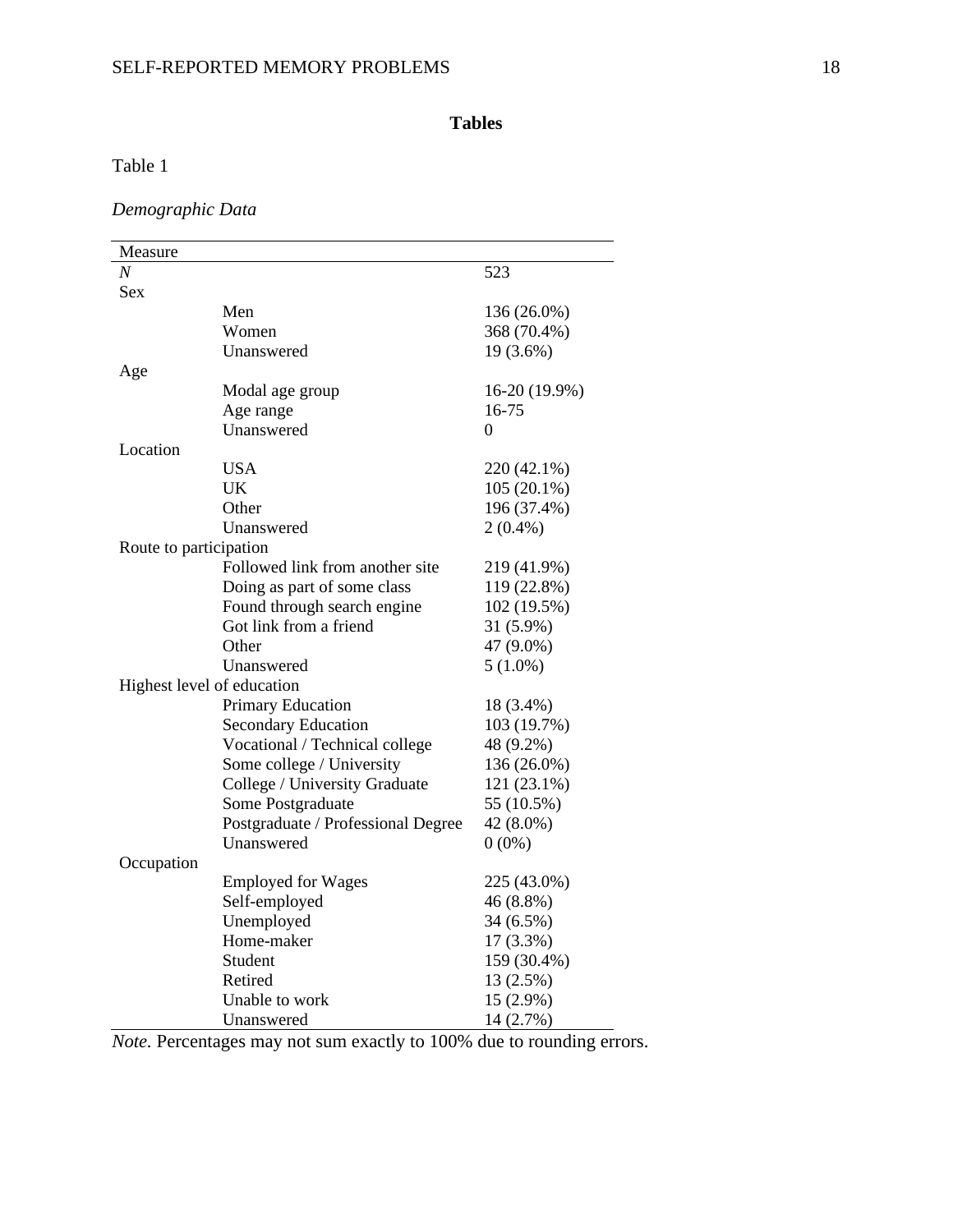# Table 2

Descriptive Statistics, Pearson's r and Spearman's rho Correlations of Personality and Memory Span with Self-Reported Memory

# *Problems*

|                                                             |                   |                       |                      |                                           | Range                          |                                 |                               |                                          |                            |                                        |                          |
|-------------------------------------------------------------|-------------------|-----------------------|----------------------|-------------------------------------------|--------------------------------|---------------------------------|-------------------------------|------------------------------------------|----------------------------|----------------------------------------|--------------------------|
| Variable                                                    | $\boldsymbol{n}$  | $\boldsymbol{M}$      | <b>SD</b>            | α                                         | Potential                      | Actual                          | Skew                          | Correlation with<br>PRMQ (Retrospective) |                            | Correlation with PRMO<br>(Prospective) |                          |
|                                                             |                   |                       |                      |                                           |                                |                                 |                               |                                          | rs                         | r                                      | rs                       |
| PRMQ Retrospective                                          | 503               | 18.32                 | 5.03                 | .79                                       | $8-40$                         | $8 - 38$                        | 0.68                          |                                          | $\overline{\phantom{0}}$   | $.72***$                               | $.71***$                 |
| PRMQ Prospective                                            | 508               | 21.79                 | 5.67                 | .84                                       | $8-40$                         | $9 - 40$                        | 0.54                          | $.72***$                                 | $.705***$                  | $\qquad \qquad \blacksquare$           |                          |
| Extraversion                                                | 523               | 28.14                 | 7.45                 | .86                                       | $9-45$                         | $9 - 45$                        | $-0.12$                       | $-.11*$                                  | $-.09*$                    | $-.04$                                 | $-.03$                   |
| Agreeableness                                               | 523               | 28.22                 | 4.08                 | .69                                       | $7 - 35$                       | 14-35                           | $-0.68$                       | $-.09$                                   | $-.10*$                    | .02                                    | .01                      |
| Conscientiousness                                           | 523               | 34.76                 | 7.13                 | .83                                       | $10 - 50$                      | $13 - 50$                       | $-0.37$                       | $-.33***$                                | $-.32***$                  | $-.35***$                              | $-.33***$                |
| Neuroticism                                                 | 523               | 22.22                 | 6.90                 | .84                                       | $8-40$                         | $8-40$                          | 0.19                          | $.25***$                                 | $.21***$                   | $.26***$                               | $.22***$                 |
| Openness to Experience<br>Digits forward<br>Digits backward | 523<br>523<br>523 | 28.02<br>9.91<br>8.65 | 4.80<br>2.93<br>3.16 | .72<br>$\sim$<br>$\overline{\phantom{a}}$ | $7 - 35$<br>$0 - 16$<br>$0-14$ | $12 - 35$<br>$0 - 16$<br>$0-14$ | $-0.63$<br>$-0.63$<br>$-0.62$ | $-.04$<br>$-.03$<br>$-.03$               | $-.01$<br>$-.03$<br>$-.03$ | .05<br>$-.06$<br>$-.01$                | .06<br>$-.016$<br>$-.01$ |

*\*p<.05, \*\*p<.005, \*\*\*p<.0005*